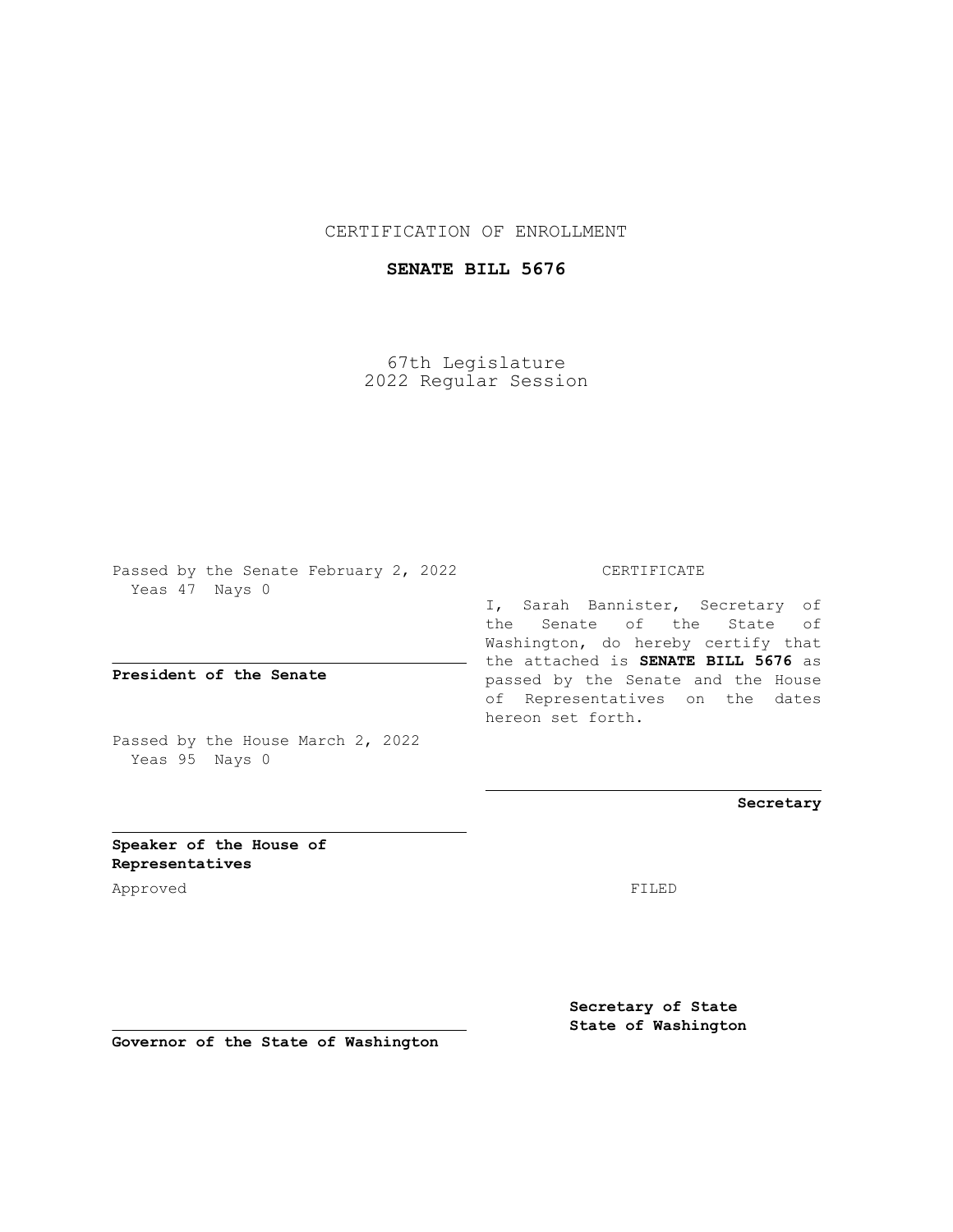## **SENATE BILL 5676**

Passed Legislature - 2022 Regular Session

## **State of Washington 67th Legislature 2022 Regular Session**

**By** Senators Conway, Billig, Gildon, Holy, Hunt, Keiser, Kuderer, Lovelett, Lovick, Mullet, Muzzall, Pedersen, Randall, Rivers, Robinson, Saldaña, Stanford, Van De Wege, Wagoner, Warnick, Wellman, C. Wilson, and L. Wilson; by request of Select Committee on Pension Policy

Prefiled 01/05/22. Read first time 01/10/22. Referred to Committee on Ways & Means.

 AN ACT Relating to providing a benefit increase to certain retirees of the public employees' retirement system plan 1 and the teachers' retirement system plan 1; amending RCW 41.32.4992 and 4 41.40.1987; and providing an effective date.

5 BE IT ENACTED BY THE LEGISLATURE OF THE STATE OF WASHINGTON:

6 **Sec. 1.** RCW 41.32.4992 and 2020 c 329 s 2 are each amended to 7 read as follows:

 (1) Beneficiaries who are receiving a monthly benefit from the teachers' retirement system plan 1 on July 1, 2017, shall receive, effective July 1, 2018, an increase to their monthly benefit of one and one-half percent multiplied by the beneficiaries' monthly benefit, not to exceed sixty-two dollars and fifty cents.

 (2) Beneficiaries who are receiving a monthly benefit from the teachers' retirement system plan 1 on July 1, 2019, shall receive, effective July 1, 2020, an increase to their monthly benefit of three percent multiplied by the beneficiaries' monthly benefit, not to 17 exceed sixty-two dollars and fifty cents.

18 (3) Beneficiaries who are receiving a monthly benefit from the 19 teachers' retirement system plan 1 on July 1, 2021, shall receive, 20 effective July 1, 2022, an increase to their monthly benefit of three